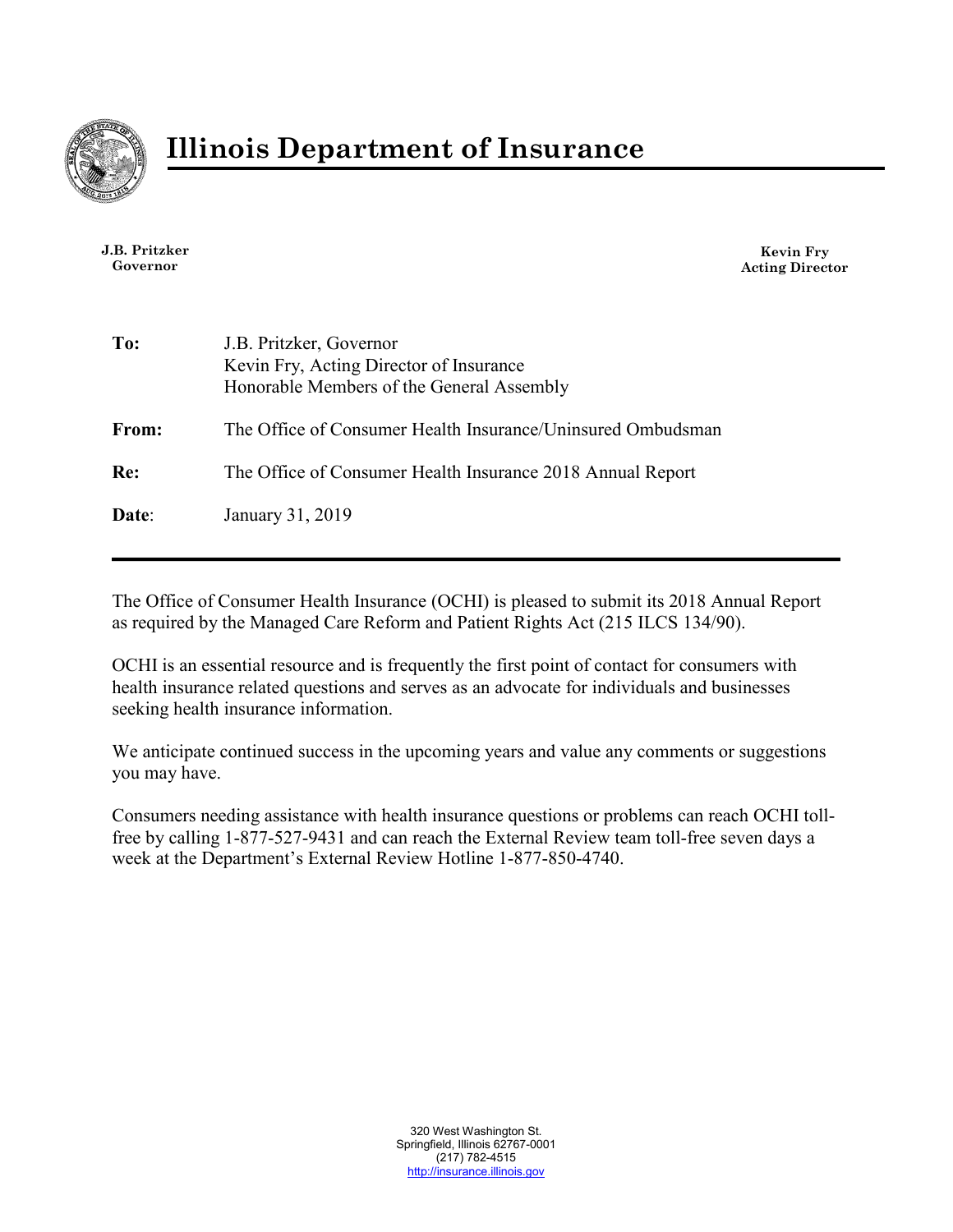# **Table of Contents**

| <b>Executive Summary</b>                                                      | Page 3  |
|-------------------------------------------------------------------------------|---------|
| Section 1: Educating Consumers About Health Insurance Rights and Options      | Page 5  |
|                                                                               |         |
| Section 2: Helping Consumers Navigate Appeals, Complaints and External Review | Page 11 |
| Section 3: Additional Services Provided by OCHI                               | Page 13 |
| Section 4: Expanding Public Awareness of OCHI                                 | Page 14 |
| Section 5: Uninsured Ombudsman Program                                        | Page 15 |
| Section 6: Market Status, Trends and Recommendations                          | Page 17 |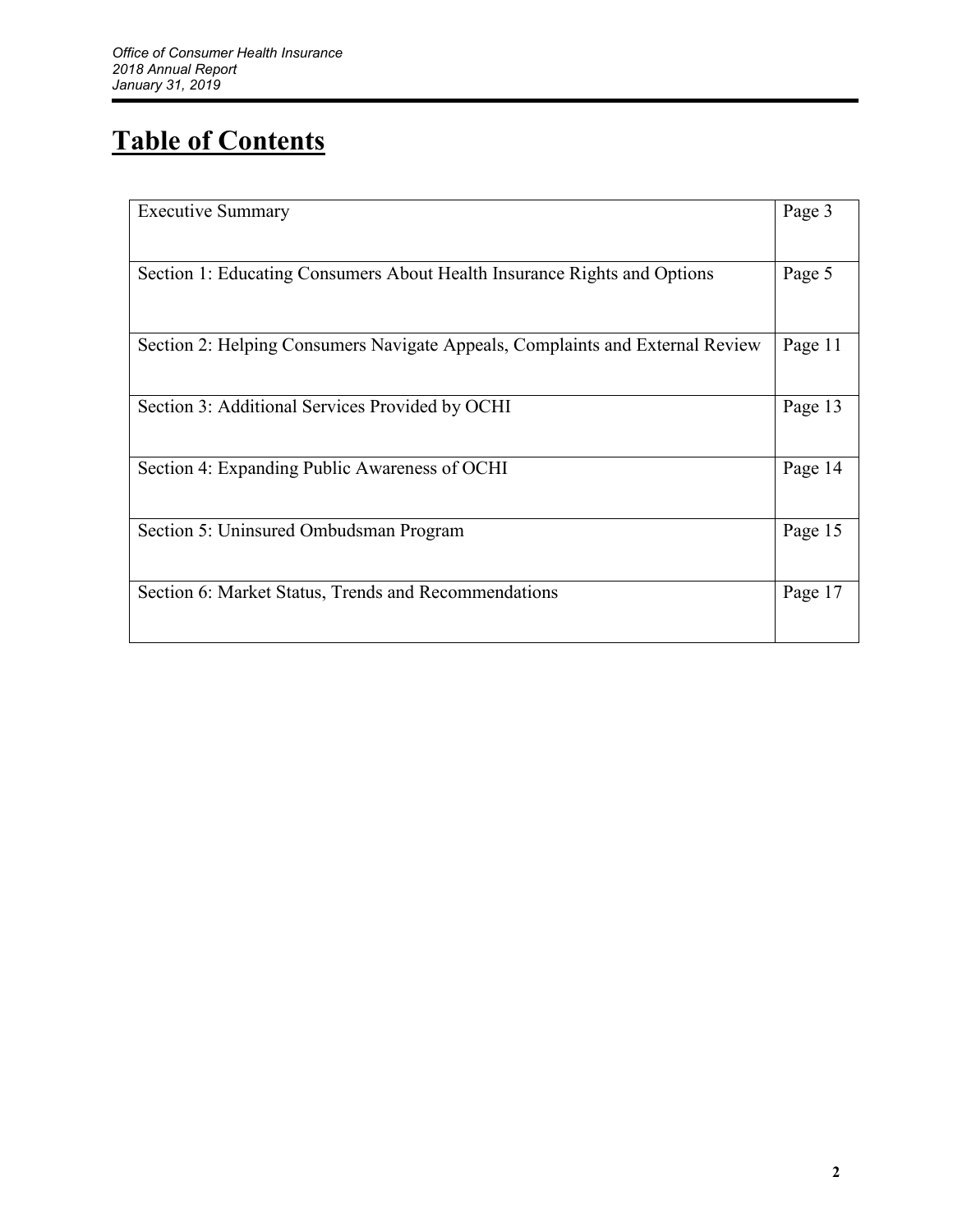## **Executive Summary**

The Managed Care Reform and Patient Rights Act (215 ILCS 134/1 *et seq*.) established the Office of Consumer Health Insurance (OCHI) effective January 1, 2000. OCHI operates within the Illinois Department of Insurance and serves Illinois residents by responding to health insurance problems and questions. OCHI responds to telephone calls, e-mails, letters, and walk-in visits from consumers. As of December 31, 2018, consumers have contacted the Department on over 376,057 occasions through the OCHI and External Review Hotline toll-free numbers. OCHI strives to directly answer the consumer's questions while on the phone or researches the issue of concern and responds to the consumer within 24 hours.

OCHI provides general information in the form of brochures and FACT sheets, OCHI also informs consumers of their options and rights under their policies, state laws and regulations. To provide answers to consumer questions, staff is trained on the relevant sections of the Illinois Insurance Code and the Illinois Administrative Code. Familiarity with certain federal laws and regulations such as the Employee Retirement Income Security Act (ERISA) and COBRA (federal health and coverage continuation rights) is essential. Staff address unique coverage questions and challenges faced by consumers, particularly related to disease-specific mandates. OCHI staff uses additional resources, including the internet, as well as information from other State and local agencies to provide clear and helpful answers. OCHI continually monitors state and federal legislation, identifies significant trends and specific problems affecting health coverage for Illinois citizens; and sets forth specific recommendations to address those problems.

In addition to responding to consumer telephone inquiries, OCHI also aids Illinois consumers through various outreach mechanisms, including administration of the Uninsured Ombudsman Program (Ombudsman) (20 ILCS 1405/1405-25), participation at Rapid Response meetings for dislocated workers, involvement in community health fairs, and the development and distribution of consumer-focused brochures and fact sheets. Through these avenues, OCHI helps consumers understand their insurance coverage, informs consumers of their rights under insurance policies, help file complaints, internal appeals and requests for external reviews for denied claims, and connects Illinois residents with appropriate resources based on their current needs.

Goals during the most recent Marketplace Open Enrollment were to make Illinois consumers aware of several key messages:

- The Affordable Care Act is still the law and the Department of Insurance is here to help
- All Qualified Health Plans (QHP) must provide equal treatment (parity) for physical illnesses as for mental health and substance use disorders;
- Open Enrollment for 2019 was November 1, 2018, to December 15, 2018
- Shop before you decide, cost is not always the only factor, look both on and off exchange to maximize your benefits;
- Tax subsidies and Advanced Premium Tax Credits are available to those who qualify

As of January 3, 2019, 312,280 Illinoisans enrolled or re-enrolled in Marketplace QHPs during open enrollment.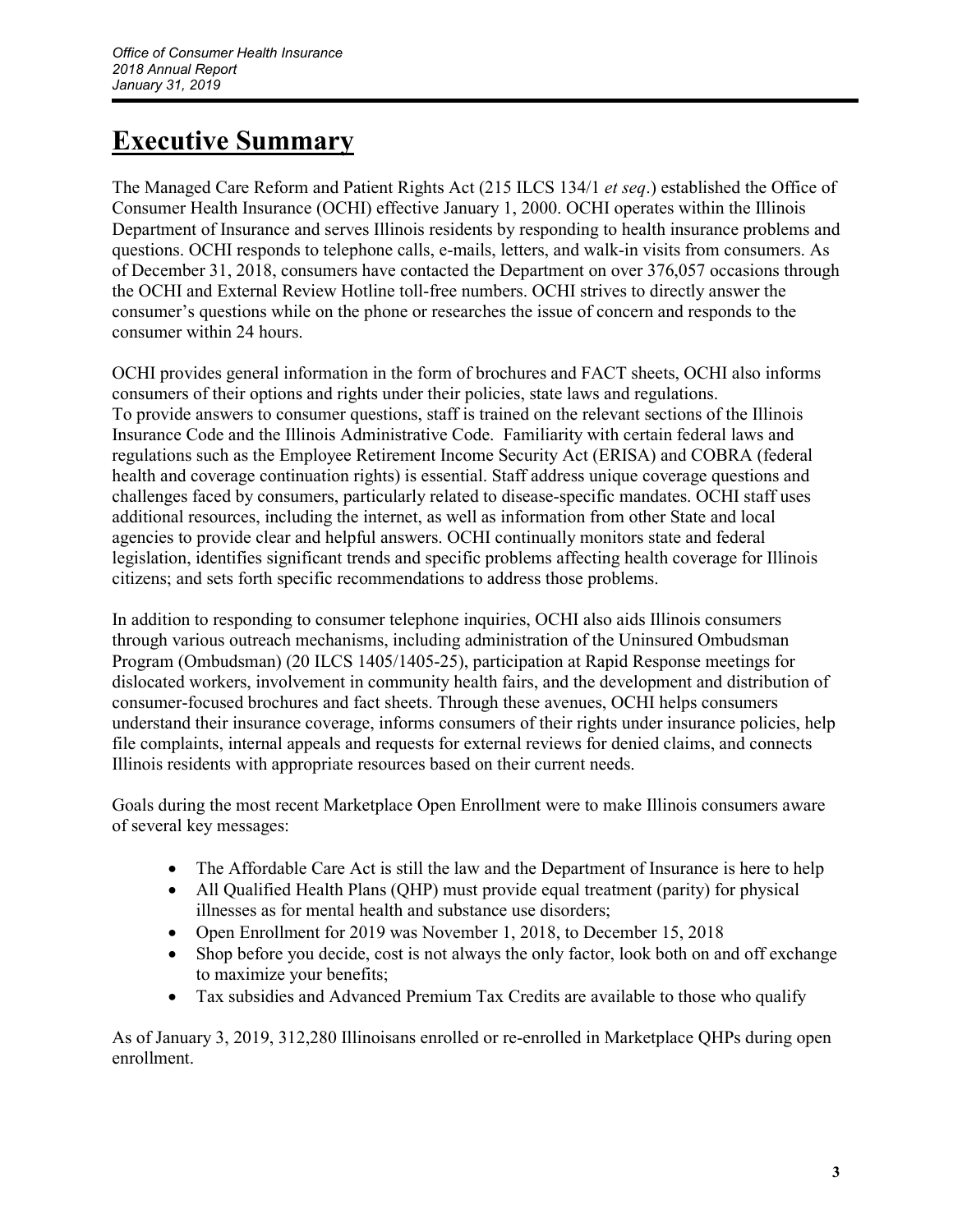OCHI staff is available Monday through Friday, 8:00 a.m. – 5:00 p.m. at (877) 527-9431. External review staff is available Monday through Friday, 8:00 am – 5:00p.m. at (877)850-4740. External Review staff are also available on weekends and holidays to handle expedited external review requests. In September 2018 improvements were made to the OCHI hotline. Menu options were updated for efficiency to connect callers to the appropriate agency. This resulted in a 16% decrease in calls from 2017. Staff participated in approximately 24,998 telephone calls in 2018. The OCHI tollfree number received 18,621 calls and placed 1,466 outgoing calls, for a total of 20,087. The External Review Hotline received 3,927 calls and placed 441 outgoing calls for a total of 4,368 (a 10% increase from 2017). Approximately 543 callers requested assistance in Spanish, and these calls were transferred to Department employees fluent in Spanish.

In addition, during the 2018 Open Enrollment Period, OCHI staff supported the Get Covered Illinois help desk functions. During the six-week Open Enrollment Period, OCHI and the Department received support from Get Covered Illinois through temporary contractual staff who provided detailed on-line plan information and phone support seven days a week. At the close of open enrollment, OCHI resumed the sole responsibility for all consumer calls. OCHI manages the remaining call volume independently. OCHI staff refers callers in need of assistance to the Marketplace, Medicaid or other related topics to the appropriate agency.

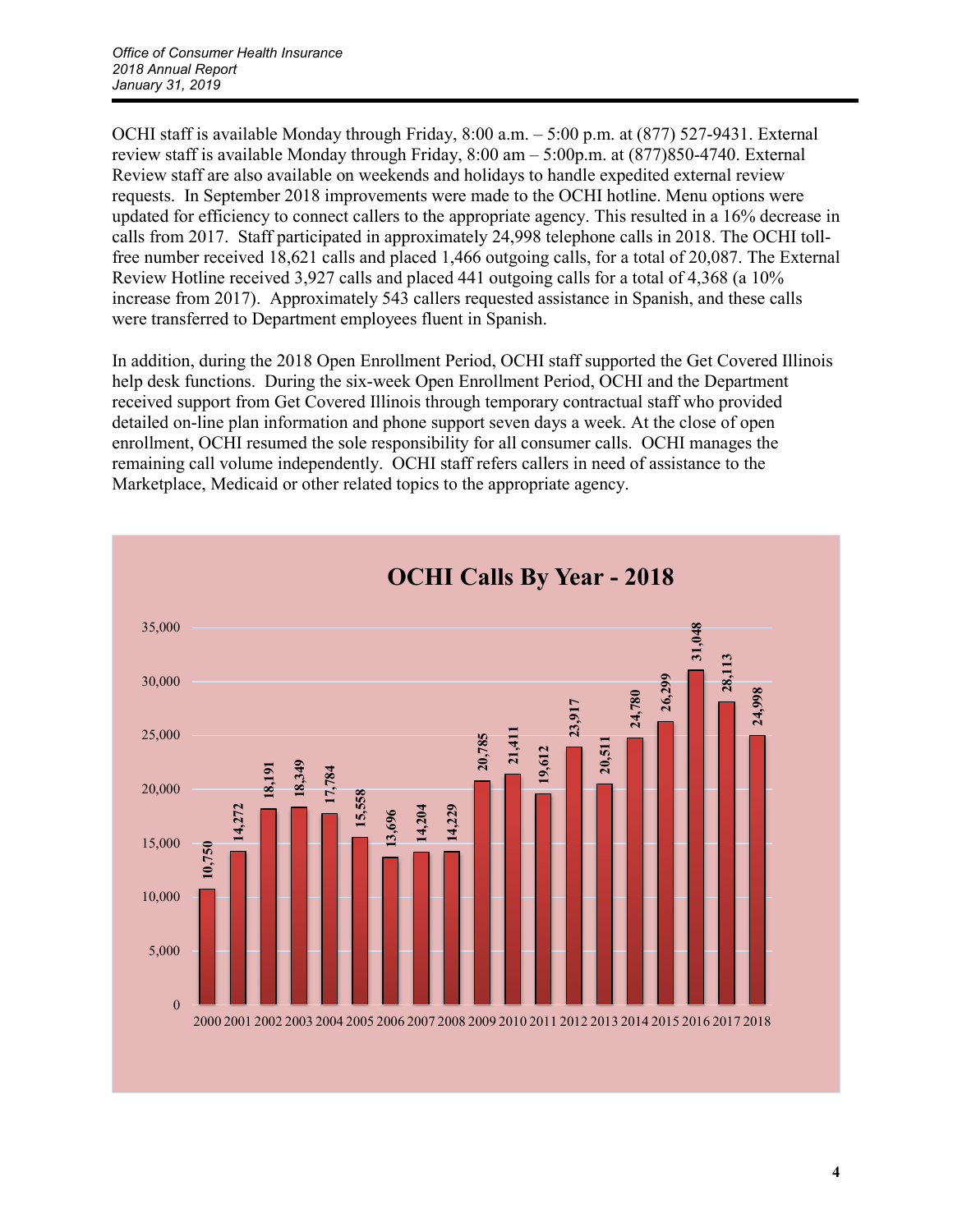## **Section 1 - Educating Consumers about Health Insurance Rights and Options**

OCHI staff continued to support an ever-changing landscape of questions from Illinois consumers in 2018. In 2018 OCHI staff received and responded to more than 26,000 questions from a variety of individuals and groups, including consumers, employers, agents, associations, attorneys, health care providers, and advocates. Staff assisted consumers through telephone inquiries, walk-in visits, email, and written correspondence. In addition to discussing issues with consumers by phone and in person, OCHI refers consumers to information available on the Department's internet site [\(http://www.insurance.illinois.gov\)](http://www.insurance.illinois.gov/) and outside websites. Based on income and age information provided, OCHI staff directed consumers to the appropriate resource to obtain coverage, such as Get Covered Illinois, the federal Marketplace, the Illinois Department of Health Care and Family Services (HFS) for Medicaid and All Kids, or the Department of Aging Senior Health Insurance Program for Medicare.

OCHI assisted consumers by providing information and education that aided consumers in understanding their health insurance needs and benefits, and helped consumers define, in practical terms, the specific challenges they are experiencing. OCHI explained differences between benefits available in individual, small group, and large group insurance products, and related rights guaranteed by federal and state laws

OCHI staff continued to track the call topics via the Phone Inquiry and Response Tracking System (PIRT). The system also tracked resources used by OCHI staff, referrals to other entities for assistance, and the action taken to resolve the call. The Department continued to maintain the On-line Agency Resources (OAR) to the PIRT system. Resources such as the Uninsured Ombudsman Service Finder Database, Fact Sheets, websites, telephone numbers and company-specific information were maintained for easy access by the OCHI staff. The Online Agency Resource contains over 1,000 resources, allowing for efficient call times with consistent and accurate information for consumers.

Throughout 2018, OCHI responded to more than 3,800 calls from Illinois residents who needed assistance or had questions regarding the Health Insurance Marketplace, including topics such as enrollment and eligibility, Essential Health Benefits (EHB), Advance Premium Tax Credits (APTC), QHPs, provider networks, Presidential Executive Orders and press releases, and the individual mandate.

OCHI supported Get Covered Illinois by informing consumers how to locate available health plans, when to enroll, and how to obtain detailed assistance in selecting a plan, including website and telephone information for Get Covered Illinois and the federal Marketplace [\(www.getcoveredillinois.gov](http://www.getcoveredillinois.gov/) and (866) 311-1119; [www.healthcare.gov](http://www.healthcare.gov/) and (800) 318-2596). OCHI also coordinated communication with insurance issuers directly and provided Medicare and Medicaid related resources where appropriate.

OCHI explained the ten categories of EHBs that all ACA compliant plans offered in the individual and small group markets (both inside and outside of the Marketplace) must provide: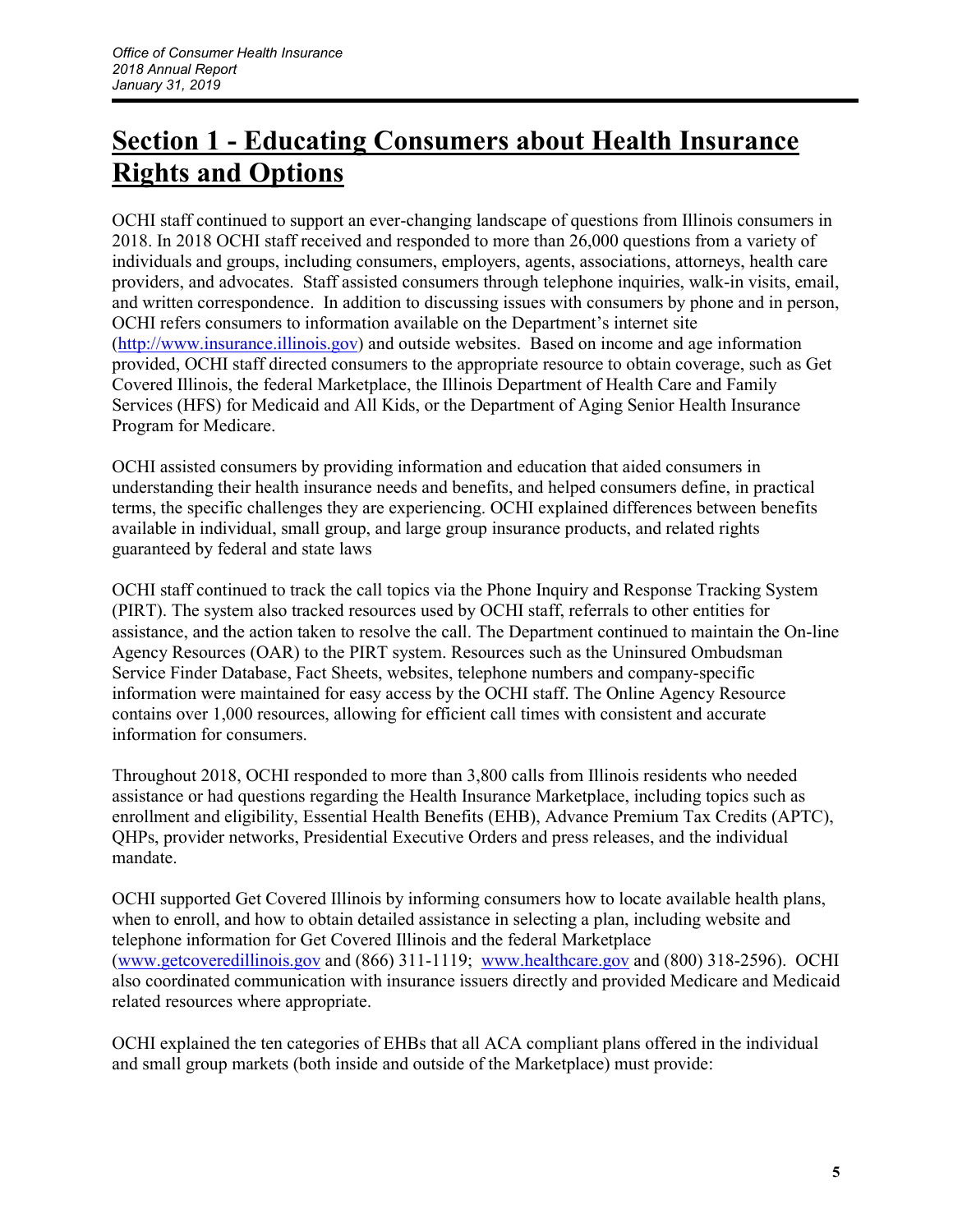- Ambulatory Service
- Emergency Room Services
- Hospitalization
- Maternity/Newborn
- Mental Health and Substance Use
- Prescription Drugs
- Rehabilitative and Habilitative Services
- Laboratory
- Preventive Services
- Pediatric Services

Additional essential health benefits are required in Illinois, based on a benchmark plan (Blue Cross Blue Shield of Illinois Blue PPO Gold 011 Plan) and state laws. OCHI addressed questions regarding Illinois Essential health benefit requirements by accessing Online Agency Resources (OAR), Department consumer fact sheets and Department issuer filing checklists.

OCHI educated consumers about federal premium tax credits which could help lower monthly insurance premiums for individuals with household incomes between 100 percent and 400 percent of the federal poverty level (FPL).

During 2018, the following four carriers offered individual qualified health plans through the federal marketplace to Illinois consumers:

- 1. Celtic Insurance Company;
- 2. CIGNA Healthcare of Illinois, Inc.;
- 3. Health Alliance Medical Plans, Inc. (HAMP);
- 4. Health Care Service Corporation, a Mutual Legal Reserve Company (Blue Cross Blue Shield of Illinois)

#### An analysis of 2018 plan information is provided at:

<http://insurance.illinois.gov/newsrls/2017/11/2018IllinoisPlanAnalysisOnAndOffExchange.pdf> Illinois had issuers available in all 102 Counties within the state, while Blue Cross Blue Shield of Illinois was the only carrier to cover the entire state. Three issuers offered off exchange health insurance plans for 2018 that complied with ACA requirements.

The long-term sustainability of the Health Insurance Marketplace, as established by the ACA, continued to be a nationwide source of discussion and speculation. Illinois worked diligently with issuers, a new insurer Gunderson Health Plan, Inc. entered the exchange, and no insurers from 2018 exited. The Department and OCHI were pleased to announce that five issuers would continue to offer individual QHPs for 2019. Illinois released the Plan Analysis for 2019 coverage, identifying the five 2019 issuers:

- 1. Celtic Insurance Company;
- 2. CIGNA Healthcare of Illinois, Inc.;
- 3. Gunderson Health Plan, Inc.
- 4. Health Alliance Medical Plans, Inc. (HAMP); and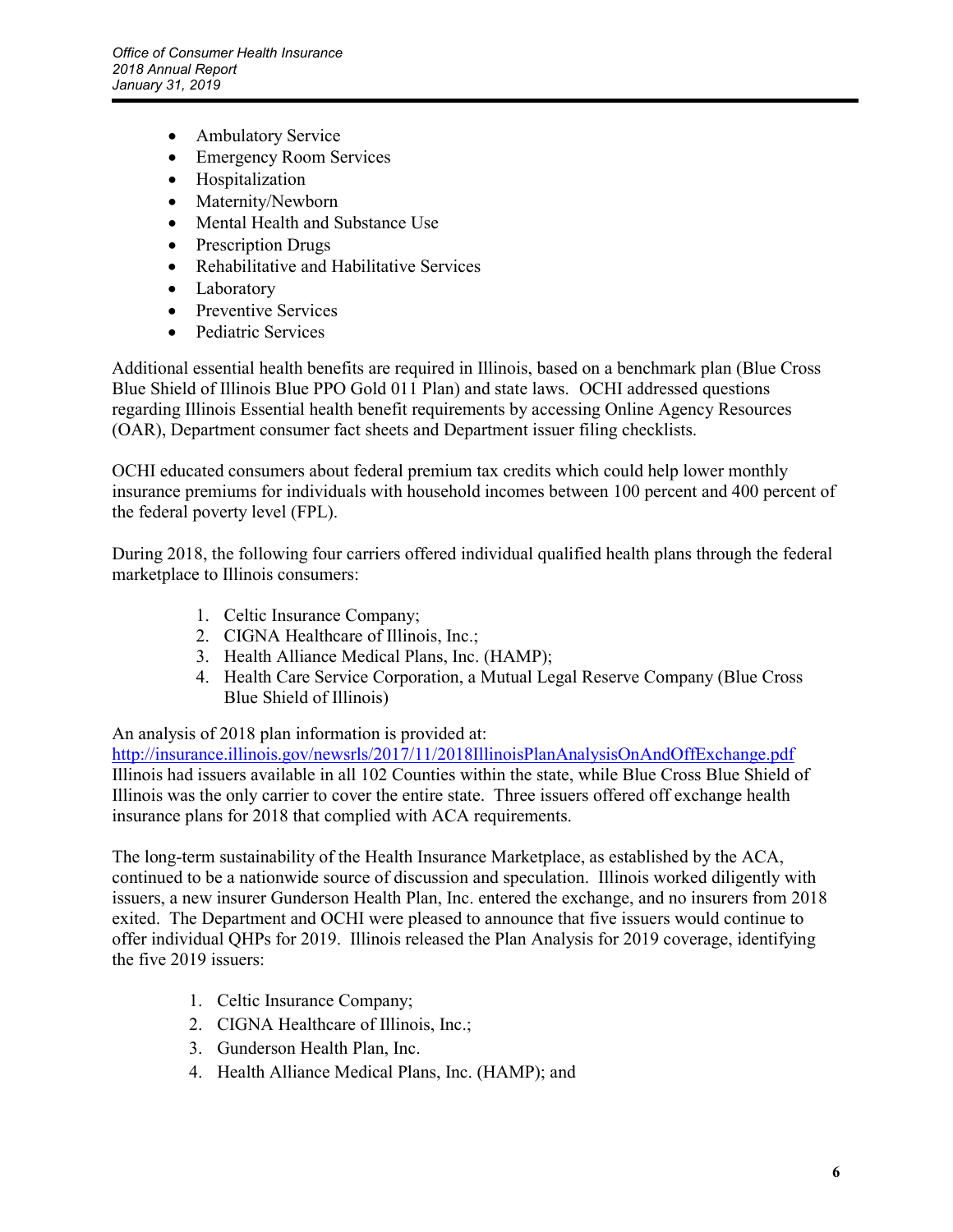5. Health Care Service Corporation, a Mutual Legal Reserve Company (Blue Cross Blue Shield of Illinois)

An analysis of 2019 plan information is available here <http://insurance.illinois.gov/hiric/2019IllinoisExchangePlanAnalysis.pdf>

OCHI staff provided callers with information regarding the availability of the SHOP Marketplace. Health Alliance Medical Plans, Inc., is the only issuer that offered plans through SHOP for 2018 and 2019. Many issuers, including Blue Cross Blue Shield of Illinois, continue to offer small group plans outside the Marketplace.

Consumers also contacted OCHI with Marketplace concerns including:

- Marketplace determinations that some or all children of a household were potentially eligible for Public Aid causing the application to be transferred to HFS (resulting in a delayed coverage) although parent's income was over the minimum threshold;
- Denials of advance premium tax credits and/or cost sharing reductions;
- Special Enrollment opportunities;
- Miscalculation of advance premium tax credits;
- How to access 1095 forms;
- Coverage denials due to other reasons:
- Inability to qualify for Special Enrollment Periods or to get coverage once qualified;
- Miscommunication between the carriers and the Marketplace regarding payment of premiums and effectuation of coverage;
- Delays receiving insurance identification cards and policies; and
- Misunderstanding, by consumers, of distinct provider networks associated with specific plans, even if offered by the same carrier.

OCHI assisted callers with all above mentioned problems. In addition, OCHI helped consumers file appeals of Marketplace determinations and connected consumers with Marketplace and/or HFS staff who could assist depending on the situation. OCHI helped consumers file complaints with the Department when a carrier's action or inaction was in question. In circumstances where a person needed medicine or treatment, OCHI acted as liaison and sent expedited inquiries to the Marketplace, HFS and/or the carrier and then followed up with the consumer to ensure resolution.

In addition to the ACA related calls, OCHI continued to receive calls requesting information on many other topics including:

- Health carrier compliance with Illinois statutes, regulations and policy requirements;
- Instructions and timeframe requirements to file an Internal appeal/grievance with the carrier;
- How and when to file formal complaint with the Department;
- How and when to submit external review requests;
- Continuation of coverage rights under state and federal laws;
- Mental health/substance use disorder coverage, including parity requirements;
- Contact information for appropriate agency for plans not regulated by the Department;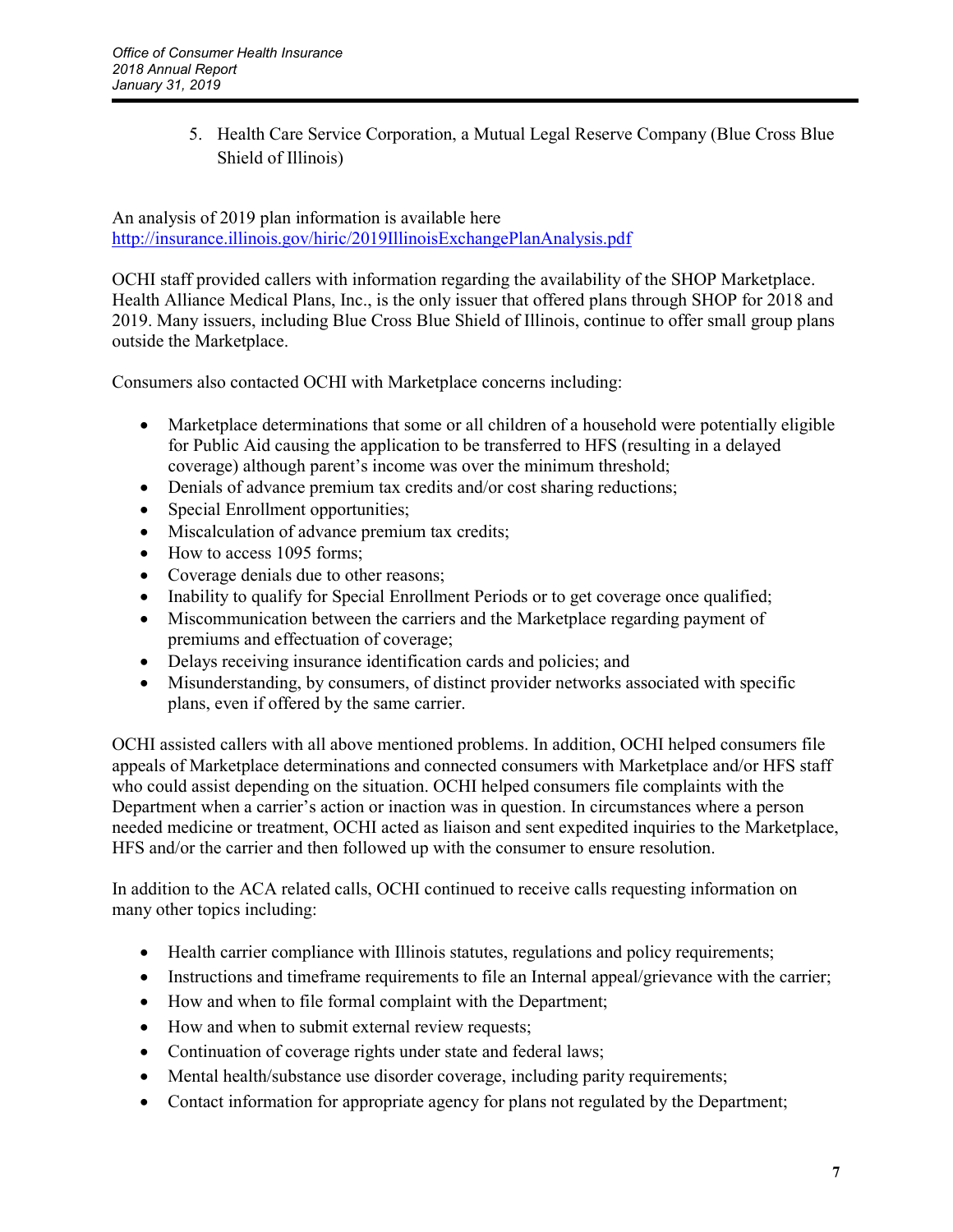- Network adequacy requirements and how to navigate provider network changes;
- Questions regarding rate increases

OCHI staff helped consumers understand their insurance coverage and provides awareness and education to Illinois consumers with complaints and inquiries regarding health insurance issues and assisting the consumer in determining the appropriate course of action to resolve their issue.

#### **1. Claim-Related Appeals & Grievances**

Questions regarding claim-related appeals and grievances continue to be one of the top reasons for consumer assistance requests received by OCHI. Filing an appeal/grievance can be a complex process for a consumer to navigate, OCHI is committed to providing prompt and accurate information during this critical time for consumers. In 2018 OCHI staff received over 6,000 requests for various claim related topics, a 54% increase from 2017. Topics included:

- Claim denial and delay;
- Unsatisfactory claim payments;
- Out of network payments;
- Contract exclusions;
- Usual and Customary payments;
- Emergency Care;
- Medical necessity;
- Experimental and/or investigational;
- Rescission of coverage;
- Pre-existing conditions;
- Drug Formulary issues;

OCHI provided guidance to consumers by explaining their consumer rights and responsibilities under Illinois law and the specific provisions of their policy. Staff provided guidance to consumers with researching and resolving concerns with their health plans including appeals/grievances, external review requests, and situations that warrant filing a complaint with the Department.

Questions regarding denials of coverage based on medical necessity, rescission of coverage, preexisting conditions and/or if the service or treatment is believed to be experimental and/or investigational are advised that their claim denials might warrant filing an external review request with the Department.

#### **2. Consumer Assistance and Education**

OCHI received an increase of 24% of calls needing consumer assistance and education. Many calls to the OCHI toll-free numbers do not relate directly to insurance plans regulated by the Department; however, OCHI's mission includes referring consumers to the appropriate resource for assistance. Examples of consumer referrals include: calls related to self-insured plans, Medicaid questions, Marketplace escalations, calls intended for other state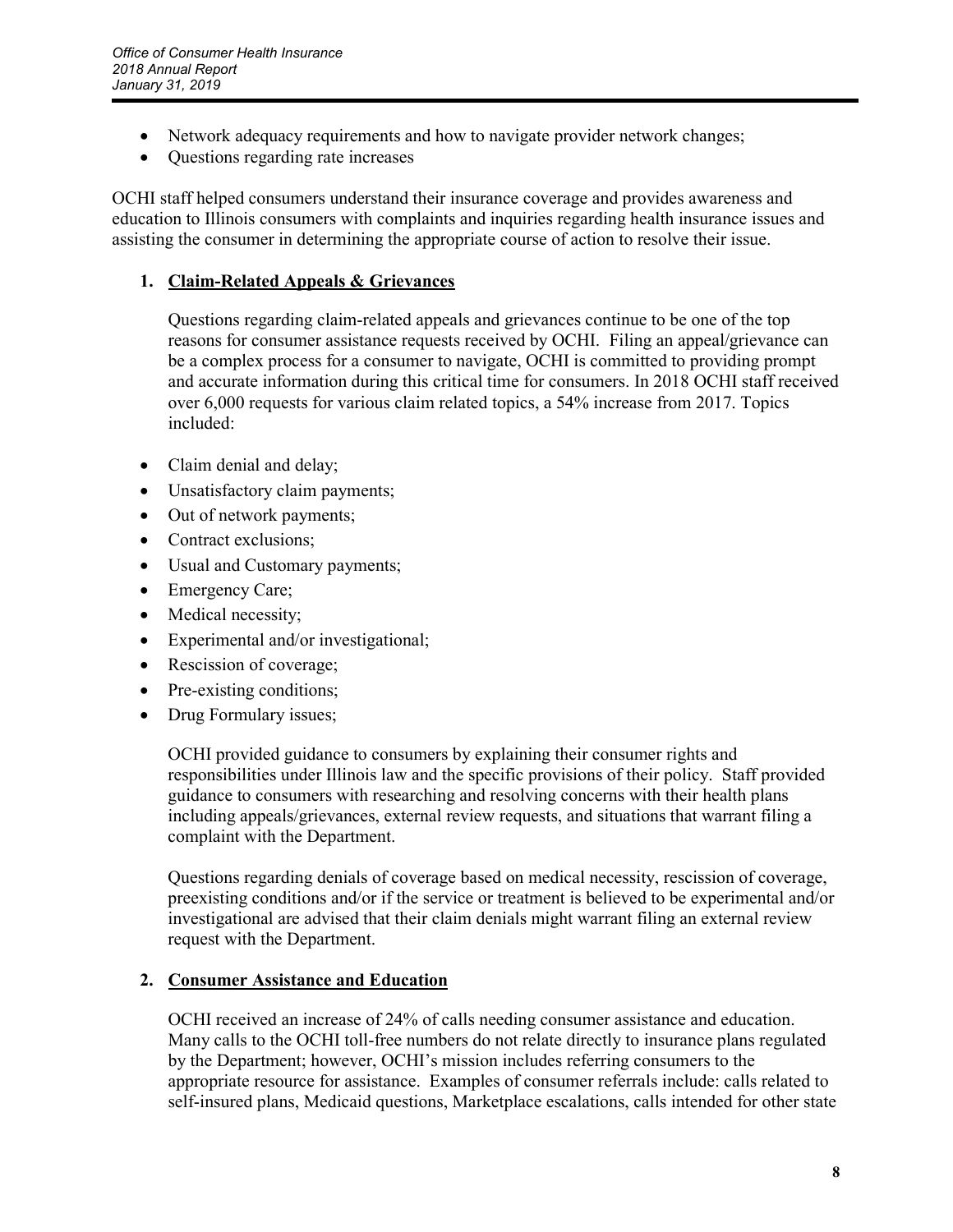agencies, calls for the carriers, and calls for other areas within the Department. OCHI assisted over 16,631 callers by listening to their needs and guiding them to the appropriate place for assistance.

#### **3. Insurance Law**

OCHI assisted approximately 1,254 callers about various state and federal insurance laws. As in past years, questions regarding federal and state continuation of coverage laws accounted for most of these questions. The Department continues to provide specialized training for OCHI staff on Illinois and Federal parity laws as well as the Illinois mandates regarding Mental Health and Substance Use disorder. Other laws of special interest included questions about:

- Autism coverage mandates
- Infertility coverage mandates
- Mental Health and Substance Use including parity requirements.
- Short Term Limited Duration plans (STLD)
- Pediatric Autoimmune Neuropsychiatric Disorders Associated with Strep (PANDAS) and Pediatric Acute-Onset Neuropsychiatric Syndrome (PANS)

#### **4. General Company Information**

OCHI received approximately 1,548 questions from consumers seeking general information about an issuer. This represents a 73% increase from 2017. Many of the callers requested address and phone numbers for insurance companies. OCHI also provided callers with the complaint history of specific carriers, and rating information accessed at A.M. Best Rating Services which rates companies based on their financial status and ability to pay claims.

#### **5. Uninsured Ombudsman and Shopping for Coverage**

OCHI spoke to over 630 consumers regarding resources available through the Uninsured Ombudsman or for assistance in shopping for coverage such as long-term care coverage and Medicare Supplement (Medigap) coverage. OCHI used the resources from OAR to assist uninsured callers and direct them to medical clinics, pharmaceutical companies, and other entities that provide medical care for free or at a discounted rate. For those looking for other types of coverage, OCHI provided complaint history information and answered questions about the options available to the consumer. Additional information regarding the activities of the Uninsured Ombudsman is included in Section 5 of this report.

#### **6. Premium Billing Problems and Rates**

OCHI spoke to approximately 512 callers regarding billing problems with insurance carriers, a 20% increase from 2017. The OCHI team assisted consumers having difficulty with effective dates, premiums, billing or other similar issues. Consumers also called regarding long-term care coverage rate increases. OCHI explained how rates are filed with the Department and encouraged consumers to file complaints to shed more light on this situation.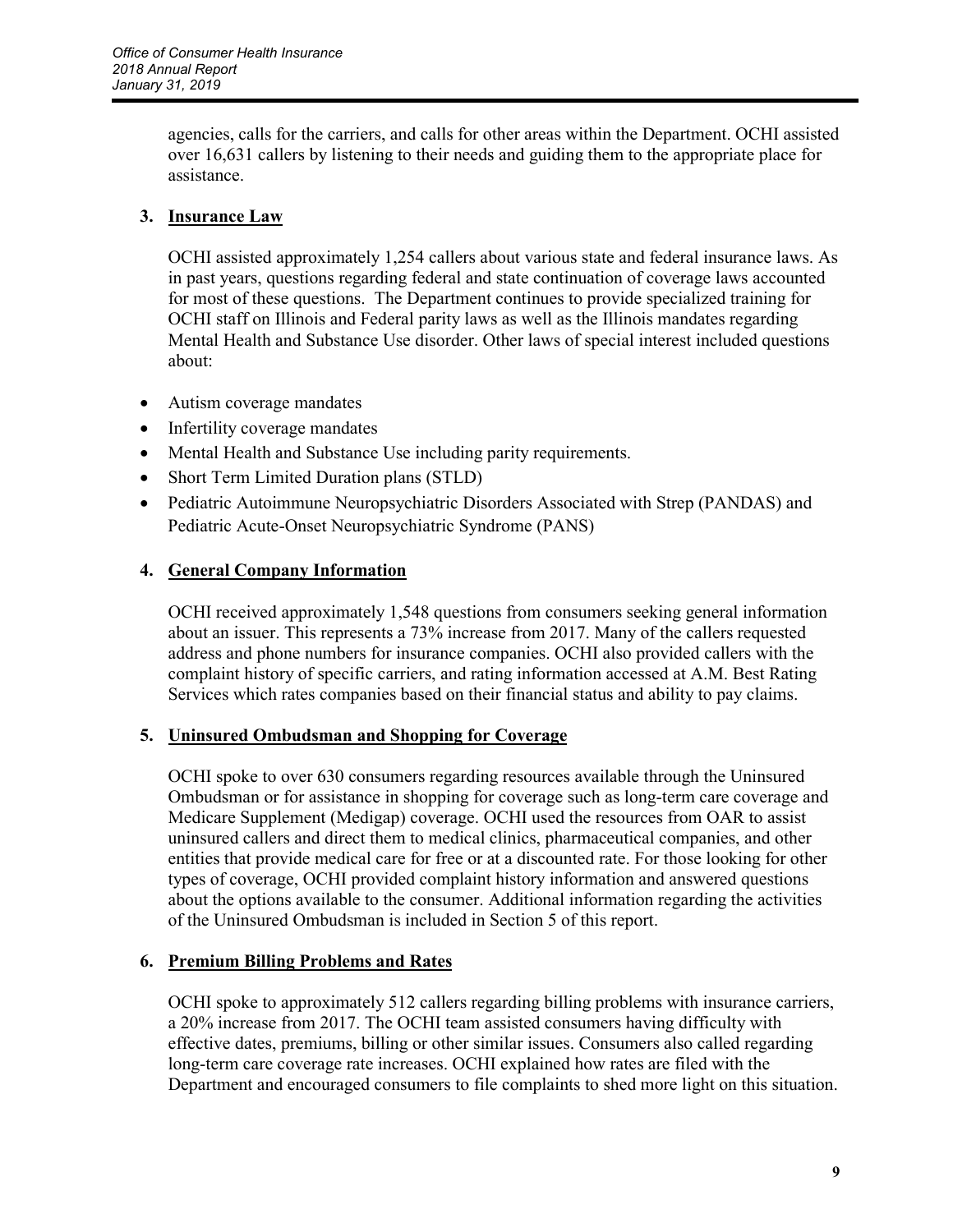#### **7. Other topics explored by callers to OCHI during 2018 included:**

- Impacts of enacted legislation;
- Shopping for Coverage questions regarding the types of products available and asking for information regarding those products to make an informed decision;
- Disability insurance questions and concerns regarding problems with disability insurance;
- Marketing issues questions and concerns regarding how carriers, producers and the Marketplace marketed coverage;
- Confirming status of complaints made against carriers;
- Long-term care coverage and premiums; and
- Special Enrollment Period criteria.

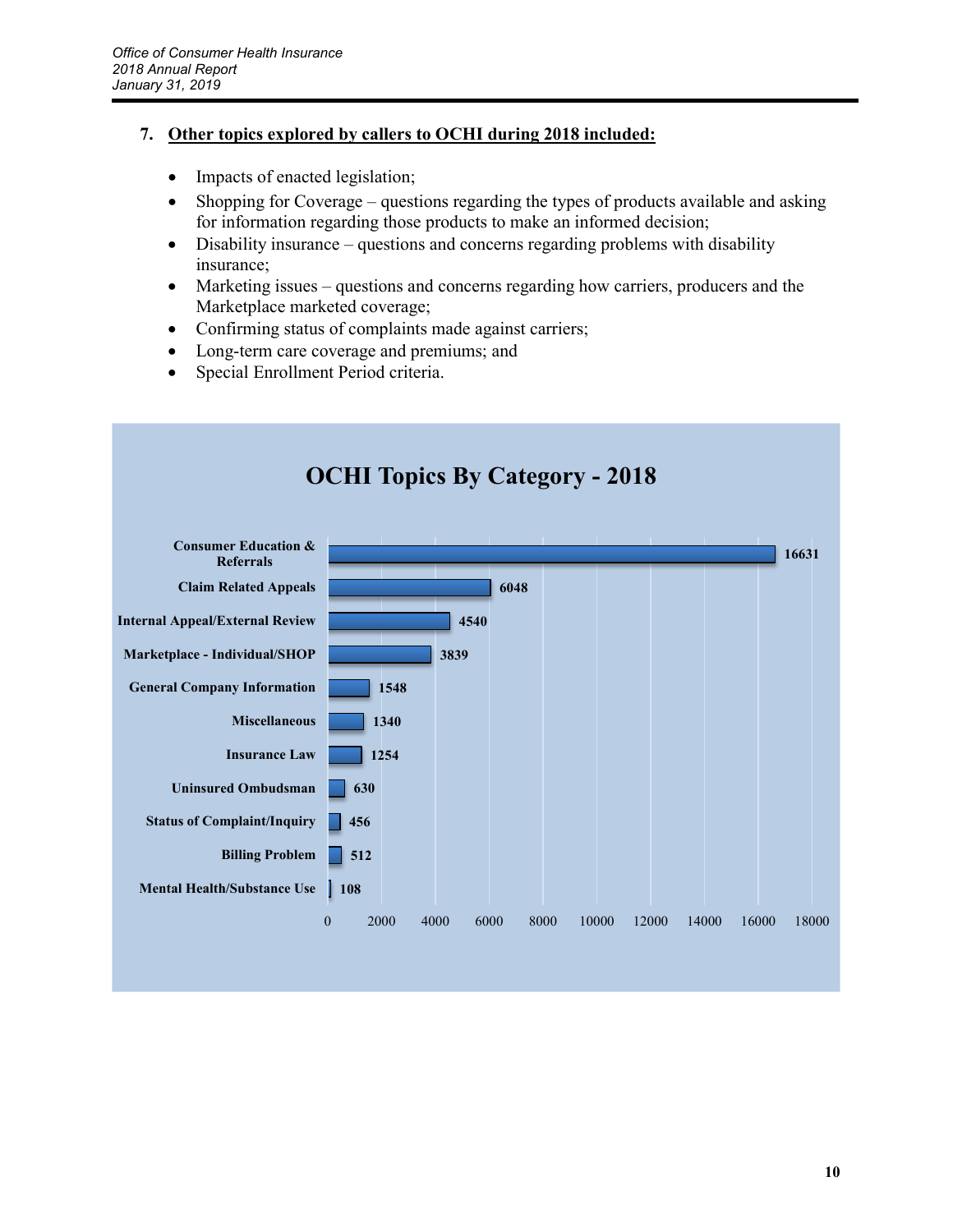## **Section 2 - Helping Consumers Navigate Appeals, Complaints and External Reviews**

### **Internal Appeals**

Under Illinois law, two classifications of health claim denials exist. First, an adverse determination relates to claims that involve medical judgment for which a carrier has found a service, supply, drug or procedure not medically necessary and not covered by the plan. Adverse determinations include claims, services, supplies, drugs or procedures denied as being experimental/investigational. Second, administrative determinations include all other types of denials, delays, unsatisfactory payments, referral issues, and contract disputes.

Health carriers must have internal appeal procedures in place for both adverse and administrative determinations. Consumers, or their authorized representative, may file an internal appeal with the carrier within 180 days after receiving an explanation of benefits (EOB) that contains a denial or partial denial of a claim or request for coverage. A carrier may require one or two levels of appeals. In a two-appeal level situation, both must be completed within the time frames set forth in the law. Depending on the type of appeal (pre-service, concurrent service or post-service), the time frame for resolving the appeal vary. Additionally, if the medical condition of the patient is urgent, the time frames are expedited.

For both administrative and adverse determinations, a consumer may file a complaint with the Department at any time. OCHI staff provides access to the Department's complaint form and explains both the complaint and the internal appeal process to the consumer.

### **External Reviews**

External Review is an additional type of relief for adverse determinations available after the consumer exhausts his/her internal appeal rights with the carrier. For urgent situations, the consumer may file an expedited internal appeal and/or an expedited external review request. OCHI analysts speak with callers regarding the patient's medical situation and counsel callers regarding the various appeal routes available to them. OCHI analysts work closely with the Complaints unit to monitor cases where external review rights apply, and guide consumers through the internal appeal process and to the external review process without delay.

In addition to medical necessity and investigation/experimental adverse determinations, a consumer may request external review when carriers deny claims due to pre-existing conditions limitations and when a policy has been rescinded.

OCHI assisted consumers faced with adverse determinations through internal appeal procedures (mandated by the Managed Care Reform and Patient Rights Act 215 ILCS 134/45) and the external independent review process (mandated by the Health Care External Review Act 215 ILCS 180). Under the External Review Act, the Department receives requests for external review, and after the carrier and the Department confirm eligibility, the Department randomly assigns a registered IRO to review the request.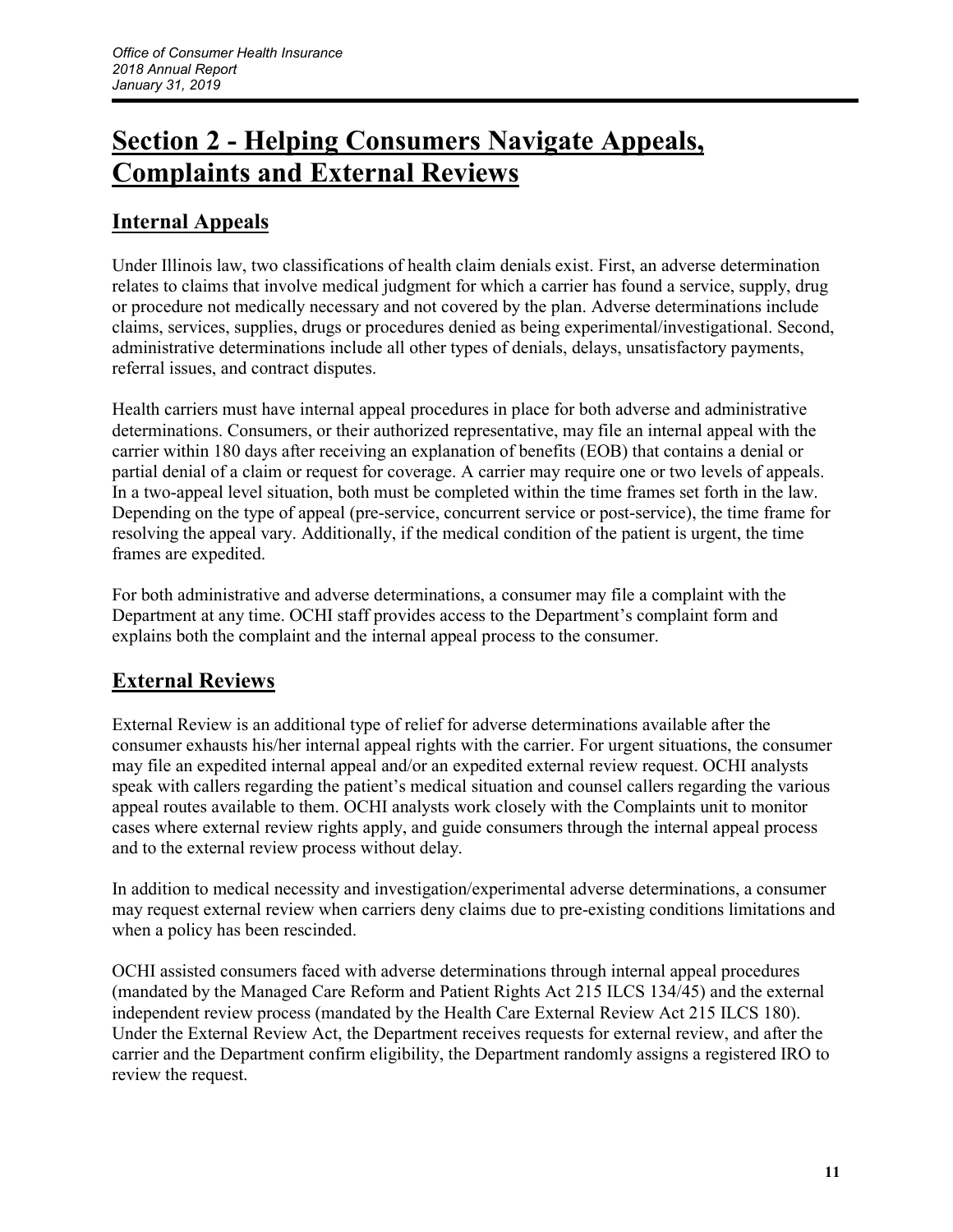In 2018, OCHI staff spoke to consumers, health care providers, authorized representatives, insurance carriers, and IROs regarding external reviews. OCHI staff explained the information needed for the request, the relevant time periods, and the patient's health care provider's role in the process. OCHI staff also directed individuals to the on-line external review form.

Illinois consumers submitted approximately 2,929 external review requests in 2018, a 12% increase from 2017. Many of these (1,938) were not eligible for external review for a variety of reasons including: not exhausting internal appeals and administrative denials by the issuers which do not meet the statutory external review criteria. The decisions for the 991 external reviews that met requirements under Illinois law 2018 were:

- $\geq$  375 adverse determinations were overturned in favor of the consumer;
- $\geq$  596 adverse determinations were upheld; and
- $\geq 20$  adverse determinations were partially overturned.

These results provided a positive outcome for many Illinois health insurance consumers who would have otherwise been denied services or payment.

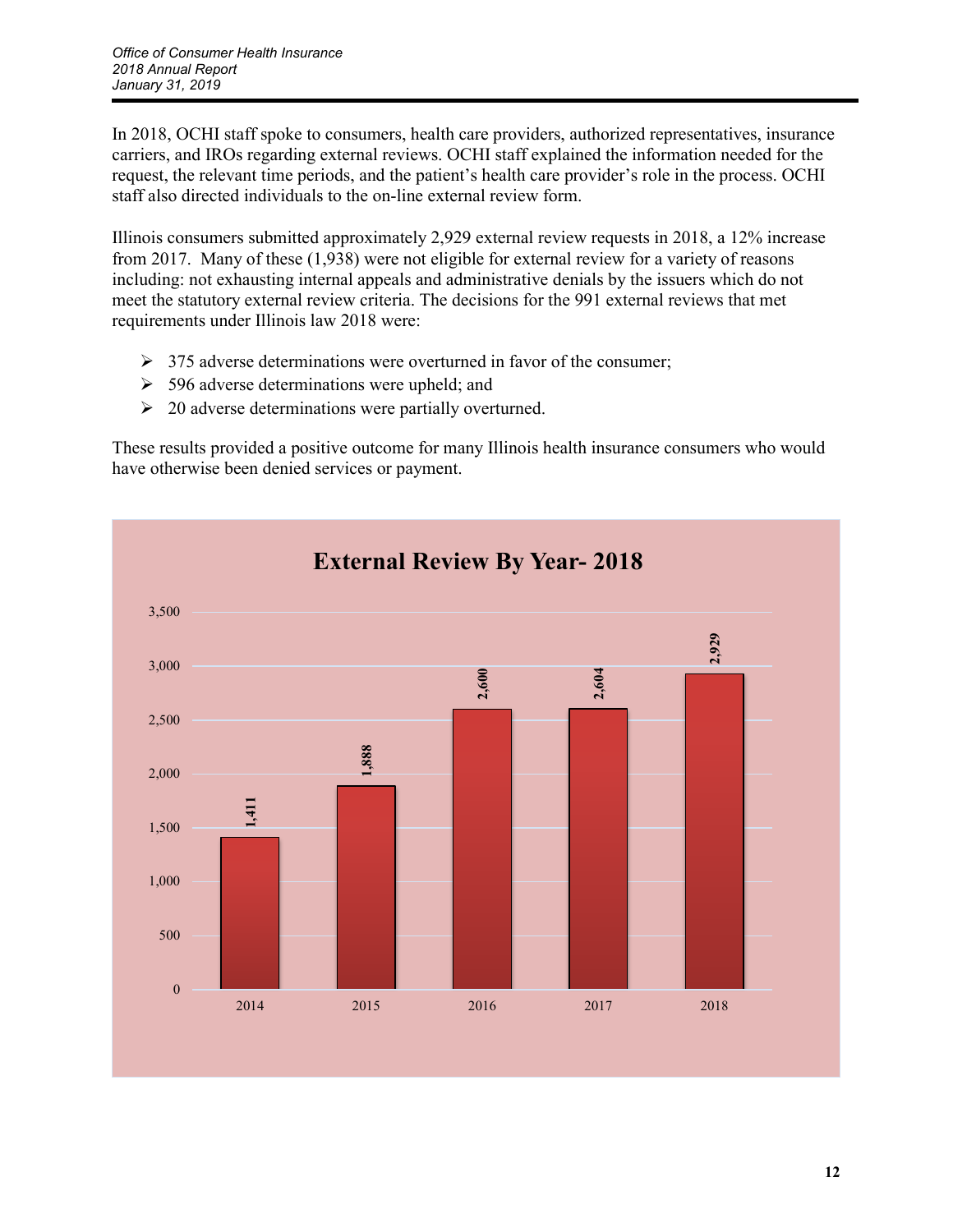

*\*margin of error due to multiple services on same external review*

## **Section 3 - Additional Services Provided By OCHI**

OCHI staff also responded to consumer concerns and inquires received in writing to ensure consumers receive the guidance and assistance necessary to navigate the increasingly complex realm of health insurance. OCHI provided a brief evaluation of all incoming complaints and inquiries to effectively address requests of an urgent nature and promptly provide information to consumers to resolve their issue.

#### **1. Written Inquiries**

OCHI staff continued to assist in reviewing and responding to written inquiries from consumers. Written inquiries consist of correspondence that does not constitute a complaint based on one or more of the following reasons: (i) a letter from a consumer addressed to an insurer with a copy to the Department; (ii) a letter of complaint that does not contain enough information for the Department to begin a formal investigation; (iii) a general question about insurance or insurance law; or (iv) a letter requesting assistance on a matter that is not within the jurisdiction of the Department.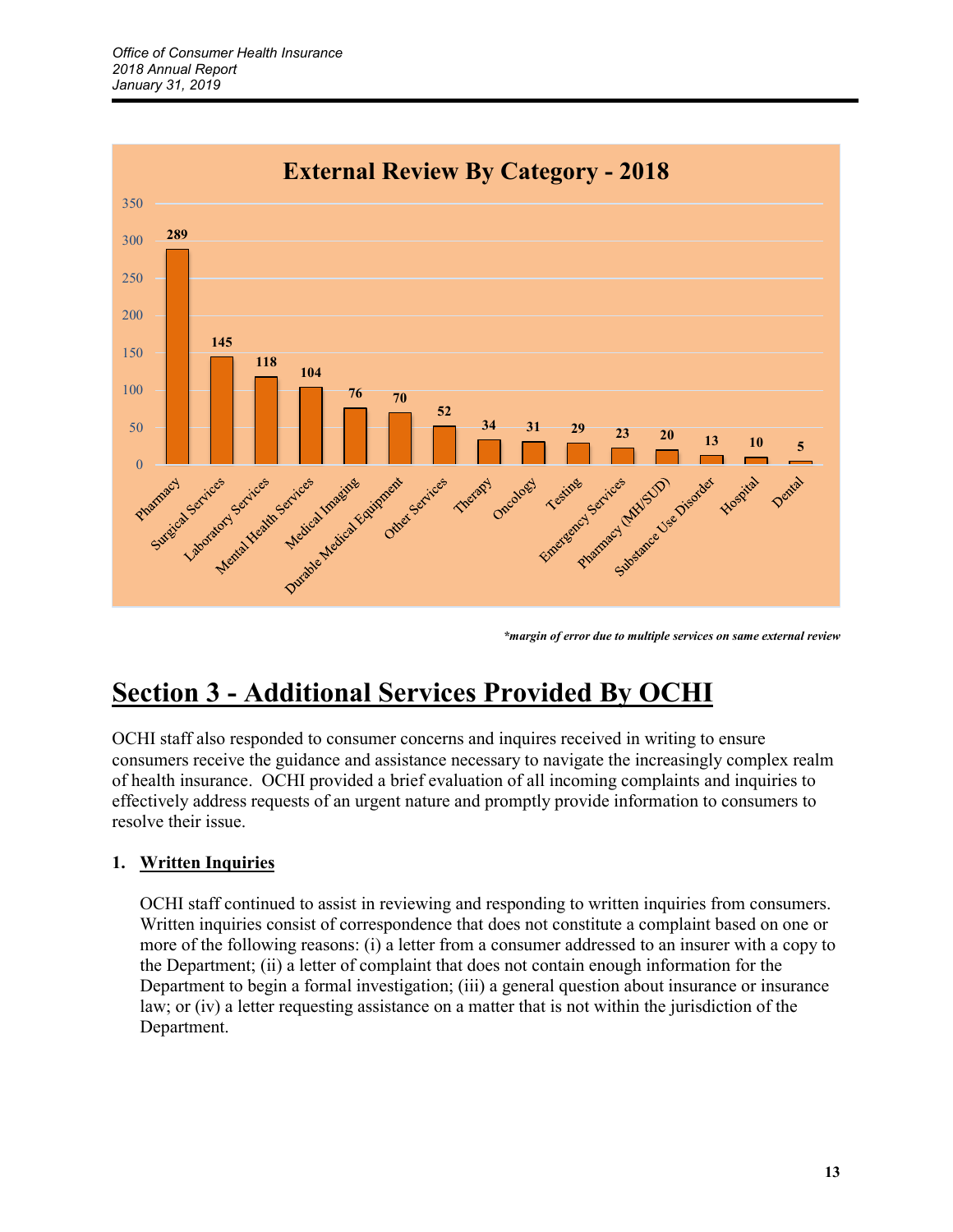#### **2. Complaints**

In 2018, OCHI staff assisted the Health Complaint Unit with written consumer complaints. OCHI staff, time permitting, assisted with complaints and had a direct impact on the responsiveness of the Complaint Unit for Illinois consumers. For example, OCHI analysts are responsible for written complaints that contain potential external review issues. Analysts must handle these complaints in a timely manner to ensure the consumer does not lose external review rights which must be exercised within four months of the date of the adverse determination.

#### **3. Emails**

OCHI staff members respond to inquiries sent to the Department's general email address [\(DOI.InfoDesk@illinois.gov\)](mailto:DOI.InfoDesk@illinois.gov) available on the Department's website for the public. One OCHI analyst is dedicated to drafting responses to these emails. In 2018, OCHI staff replied to approximately 384 consumer inquiries sent to the general email address, a 9.7% increase from 2018.

## **Section 4 - Expanding Public Awareness of OCHI**

During 2018, OCHI used various methods to expand public knowledge about the services it provides to Illinois consumers.

#### **1. Brochures**

In 2018, the Department of Insurance distributed the following brochures for Illinois consumers, providers, other agencies and agents/brokers:

- a. Consumer Toolkit for Navigating Behavioral Health and Substance Use Disorder– Aids consumers in navigating mental health and substance use disorder (MH/SUD) care through their health insurance plans;
- b. We Are Here For You Reflects the Department's mission and provides important health insurance telephone numbers and websites for state resources;
- c. Uninsured Ombudsman Brochure Provides information for uninsured Illinoisans including websites and telephone numbers for state and federal agencies and programs that provide services to help consumers find qualified health plans. The brochure was recently updated to reflect aspects of Marketplace plans including information on tax credits, discounts on out-of-pocket costs, low cost or free health coverage through Medicaid and information on finding Navigators or Assisters and licensed agents who are reliable and available to explain and help explore options for purchasing health care coverage through the Marketplace;
- d. Premium Rate Review Brochure Provides information regarding premiums, medical loss ratios and the rate review process; and
- e. External Review Brochure Provides important information on consumer rights and guidelines.

Most brochures are available in multiple languages including English, Spanish, Korean and Polish.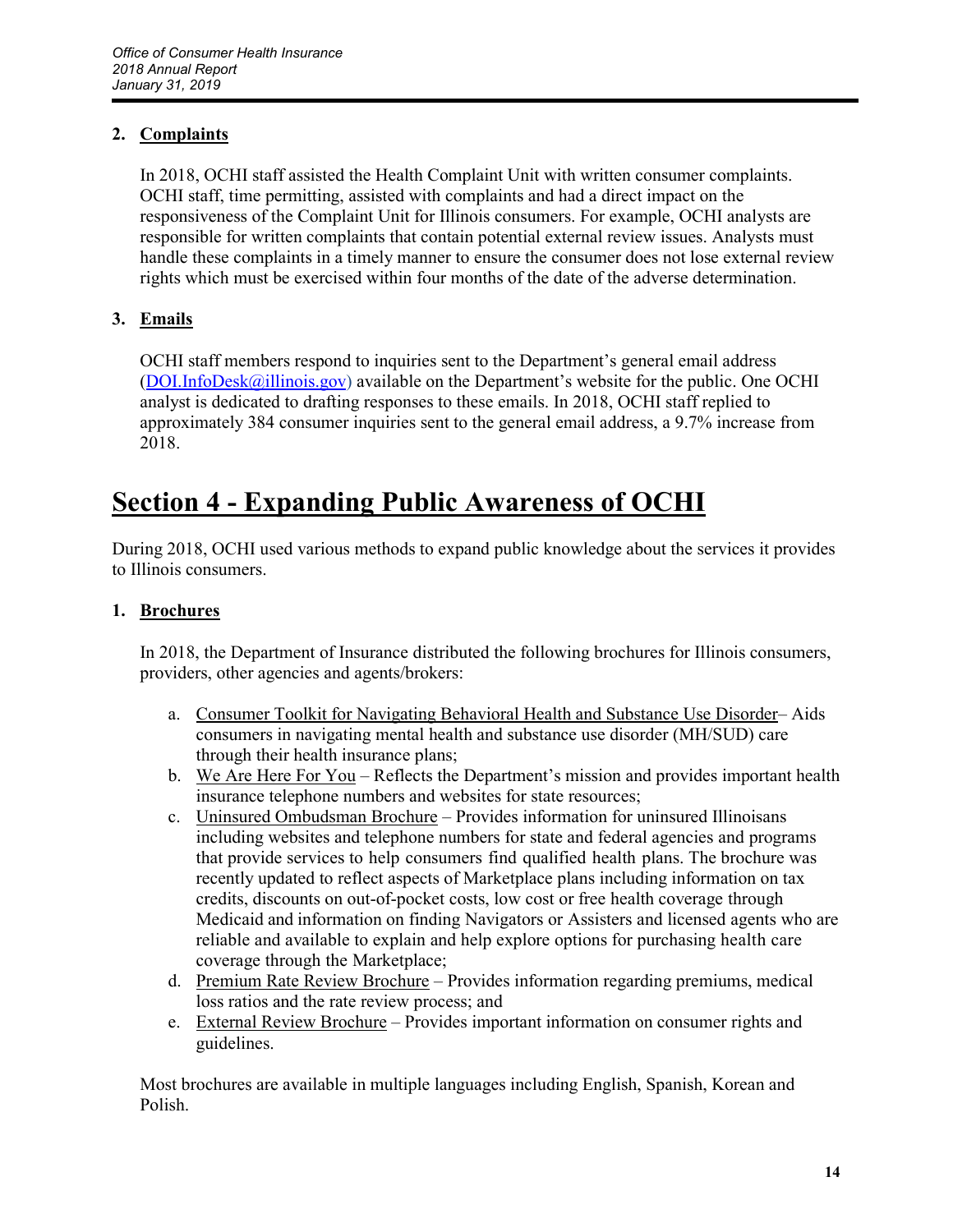#### **2. Fact Sheets**

OCHI, in conjunction with the Department, continued to create and provide Fact Sheets in response to questions received from Illinois consumers. These Fact Sheets, which effectively explain complex insurance issues important to consumers, are available on the Department website. For callers who are unable to access this information via the internet, OCHI staff sent the requested material.

The Department continuously updates the consumer fact sheets as part of our ongoing mission to provide consumer outreach and education to Illinois consumers.

#### **3. Rapid Response Meetings for Dislocated Workers**

An OCHI staff representative participated in 48 Rapid Response meetings providing in-person assistance for more than 2,572 dislocated workers in 2018. The Illinois Department of Commerce and Economic Opportunity (DCEO) schedules these meetings when an employer reports anticipated lay-offs or business closure. More information regarding Rapid Response meetings can be found in Section 5.

#### **4. Job Fairs and Health Fairs**

An OCHI staff representative participated in Job Fairs and Transition Center events throughout Illinois. These efforts provided in person assistance to thousands of Illinois consumers. More information about these events can be found in Section 5 of this report.

## **Section 5 – Uninsured Ombudsman Program**

OCHI established the Uninsured Ombudsman Program (Ombudsman) in 2002 to educate uninsured and underinsured Illinois residents about health insurance options and benefits, including rights guaranteed by state and federal law. The Ombudsman also informs uninsured and underinsured consumers about available resources for low-cost or subsidized medical services. As in previous years, calls came from the following: uninsured persons, advocates, organizations that aid the uninsured, other state agencies, legislators, insurance agents, and families. Since its inception, Ombudsman staff has continued to work with various state and local agencies to locate resources that provide medical services to the uninsured and underinsured populations.

In 2018, OCHI staff continued to receive calls from consumers regarding the entire spectrum of health coverage issues, often concerning specific diseases or conditions and the related financial burdens faced by those who are uninsured or underinsured. To provide answers to consumer questions, the Department trains OCHI staff on the relevant sections of the Illinois Insurance Code and the Illinois Administrative Code. General familiarity with certain federal laws and regulations (e.g., ERISA (Employee Retirement Income Security Act) and COBRA (Consolidated Omnibus Budget Reconciliation Act – continuation of coverage)) is also required. Given the unique coverage questions and challenges faced by consumers, particularly relating to disease-specific mandates, OCHI staff uses additional resources, including the internet, as well as information from other state and local agencies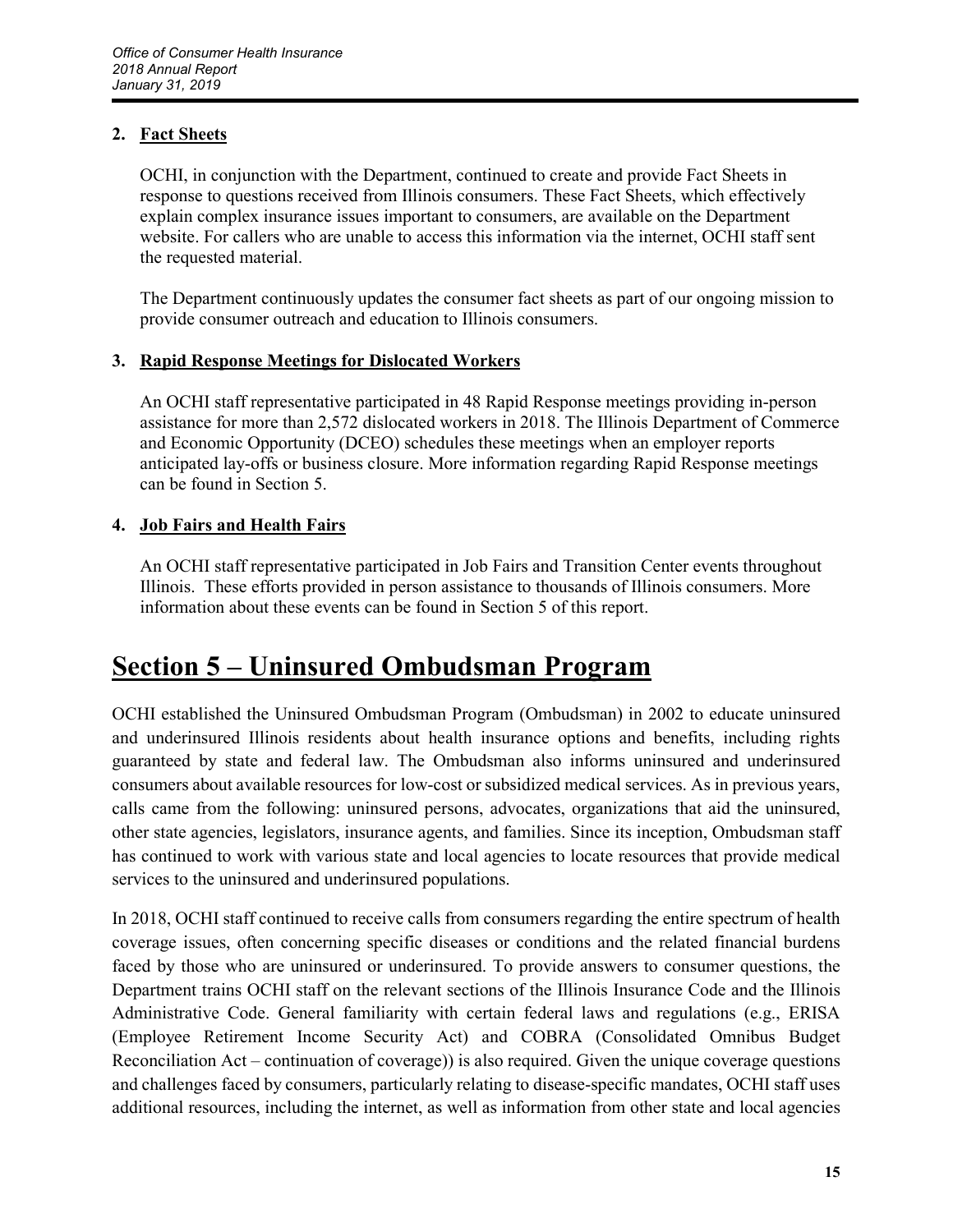(e.g., state and local public health departments), to provide clear and helpful answers. In many cases, OCHI directs uninsured and underinsured consumers to providers of low cost or subsidized medical services.

### **2018 Rapid Response Workshops for Dislocated Workers**

Ombudsman staff actively participated on the Rapid Response Team for Dislocated Workers. At Rapid Response meetings, team members from various agencies answered questions and provided the most current information about local resources and services for dislocated workers. The Ombudsman staff provided critical information about continuation rights available through the former employer's group health insurance; and information regarding special enrollment rights which allow dislocated workers to enroll on a spouse's employer group health plan. The Rapid Response Team distributed printed OCHI materials to help consumers through the period of transition after job loss. Ombudsman staff personally connected with Illinois dislocated workers by attending the following workshops and outreach events in 2018:

| <b>Date</b> | <b>Employer</b>                          | <b>Workshop Location</b> | # of Employees<br><b>Impacted</b> |
|-------------|------------------------------------------|--------------------------|-----------------------------------|
| 1/9/18      | Airtex                                   | Fairfield                | 8                                 |
| 1/26/18     | Morpho Trust Company                     | Springfield              | 40                                |
| 3/1/18      | Walmart                                  | Marion                   | 25                                |
| 3/6/18      | Honeywell                                | Metropolis               | 125                               |
| 3/12/18     | Choices Coordinated Care Solutions, Inc. | Champaign                | 18                                |
| 3/13/18     | Bergner's                                | Peoria                   | 47                                |
| 3/14/18     | Bergner's                                | Peoria                   | 40                                |
| 3/16/18     | Kmart                                    | Mt. Vernon               | 70                                |
| 3/16/18     | Kmart                                    | West Frankfort           | 30                                |
| 3/19/18     | Carson's                                 | Danville                 | 51                                |
| 4/4/18      | Honeywell                                | Metropolis               | 100                               |
| 4/5/18      | Sears                                    | Marion                   | $\overline{32}$                   |
| 4/17/18     | Toys R Us                                | Peoria                   | $\overline{21}$                   |
| 4/18/18     | Toys R Us                                | Peoria                   | $\overline{22}$                   |
| 4/19/18     | Toys R Us                                | Bloomington              | $\overline{33}$                   |
| 5/8/18      | Dynergy                                  | Collinsville             | 60                                |
| 5/14/18     | Bergner's                                | Forsyth                  | 53                                |
| 5/15/18     | <b>Benedictine University</b>            | Springfield              | 15                                |
| 5/16/18     | Choices Coordinated Care                 | Champaign                | 24                                |
| 5/18/18     | Bergner's                                | Bloomington              | $\overline{33}$                   |
| 5/18/18     | Bergner's                                | Springfield              | $\overline{120}$                  |
| 5/21/18     | Toys R Us                                | Champaign                | 20                                |
| 5/22/18     | Toys R Us                                | Champaign                | 24                                |
| 5/25/18     | Bergner's                                | Bloomington              | 95                                |
| 5/30/18     | Bergner's                                | Pekin                    | $\overline{55}$                   |
| 6/8/18      | Bergner's                                | Peoria                   | 85                                |
| 6/11/18     | Carson's                                 | Mattoon                  | $\overline{45}$                   |
| 6/15/18     | Bergner's                                | Peoria                   | $\overline{75}$                   |
| 7/11/18     | Bergner's                                | Champaign                | $\overline{72}$                   |
| 7/17/18     | Fresh Market                             | Peoria                   | $\overline{56}$                   |
| 7/19/18     | <b>Fresh Market</b>                      | Normal                   | 58                                |
| 7/20/18     | Pleasant Hill Healthcare                 | Girard                   | 66                                |
| 7/27/18     | Sears                                    | Springfield              | 78                                |

### **Rapid Response Workshops**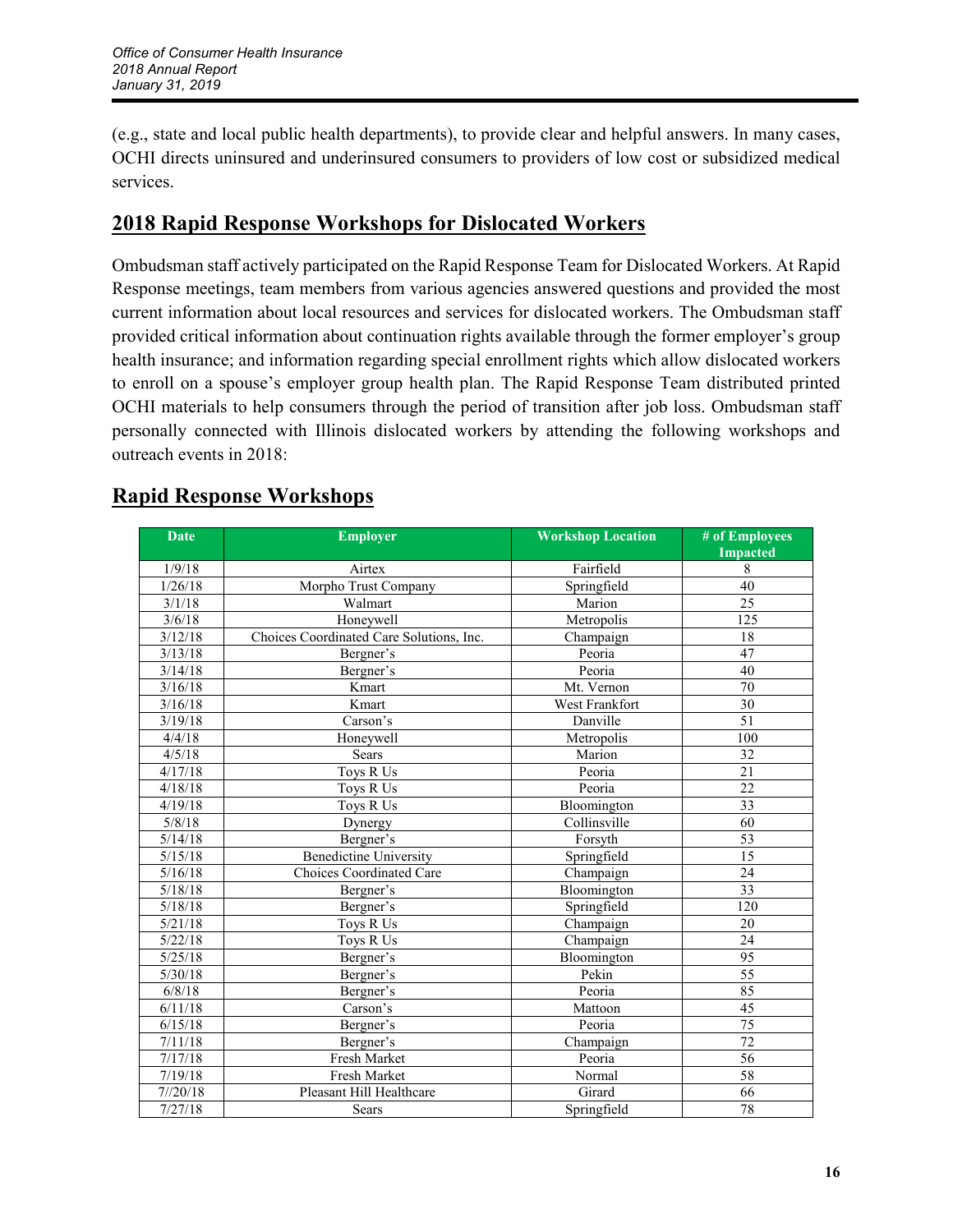| 7/30/18   | Walmart                         | Clinton      | 80  |
|-----------|---------------------------------|--------------|-----|
| 8/8/18    | <b>Belleville News Democrat</b> | Belleville   | 24  |
| 8/15/18   | Convey Health Solutions Inc     | Decatur      | 155 |
| 9/18/18   | <b>Bunn Company</b>             | Springfield  | 20  |
| 10/22/18  | Walmart                         | Pana         | 86  |
| 10/24/18  | Shop 'n Save                    | Cahokia      | 31  |
| 10/26/18  | Shop 'n Save                    | Granite City | 91  |
| 10/26/18  | Shop 'n Save                    | Belleville   | 97  |
| 10/29/18  | Shop 'n Save                    | Springfield  | 76  |
| 10/31/118 | Shop 'n Save                    | Jerseyville  | 47  |
| 11/2/18   | Shop 'n Save                    | Springfield  | 78  |
| 11/16/18  | Amdocs                          | Champaign    | 8   |
| 11/28/18  | Kmart                           | Ouincy       | 40  |
| 11/30/18  | Covia Corporation               | Culter       | 23  |
| 12/14/18  | <b>Bunn Company</b>             | Springfield  | 20  |

### **Other Outreach Events:**

| <b>Date</b> | <b>Event</b>                                      | <b>Location</b> |
|-------------|---------------------------------------------------|-----------------|
| 3/28/18     | Greene County Health Fair                         | Carrollton      |
| 3/29/18     | Richland Community College Fair                   | Decatur         |
| 6/6/18      | First Step Event Resource Fair                    | Springfield     |
| 7/13/18     | American Legion Job Fair                          | Springfield     |
| 7/18/18     | Workforce Investment Solutions Community Job Fair | Decatur         |
| 8/13/18     | Illinois State Fair                               | Springfield     |

## **Section 6 - Market Status, Trends and Recommendations**

### **Market Status**

OCHI continued to focus on its mission of providing assistance and information to all health care consumers within the State and the mission of the Department of Insurance **"***To protect consumers by providing assistance and information, by efficiently regulating the insurance industry's market behavior and financial solvency, and by fostering a competitive insurance marketplace."* The Illinois health insurance market remained strong with four Marketplace issuers offering individual coverage for Plan Year 2018, and five issuers offering individual Marketplace coverage for Plan Year 2019.The cost of coverage and low health insurance literacy continued to remain a significant barrier to enrollment for many consumers and it is critical that the OCHI team continues educating consumers about the benefits of obtaining health insurance coverage with the 2019 repeal of the ACA individual mandate penalty. OCHI staff provides valuable information to give consumers better education with which to evaluate their coverage options.

For many consumers health insurance is a complicated subject, and many are challenged with understanding how to resolve and issue and how the regulatory process for insurance works. The OCHI staff has several resources to help consumers understand their health insurance and our primary goal is to be a trusted source of insurance information for Illinois consumers.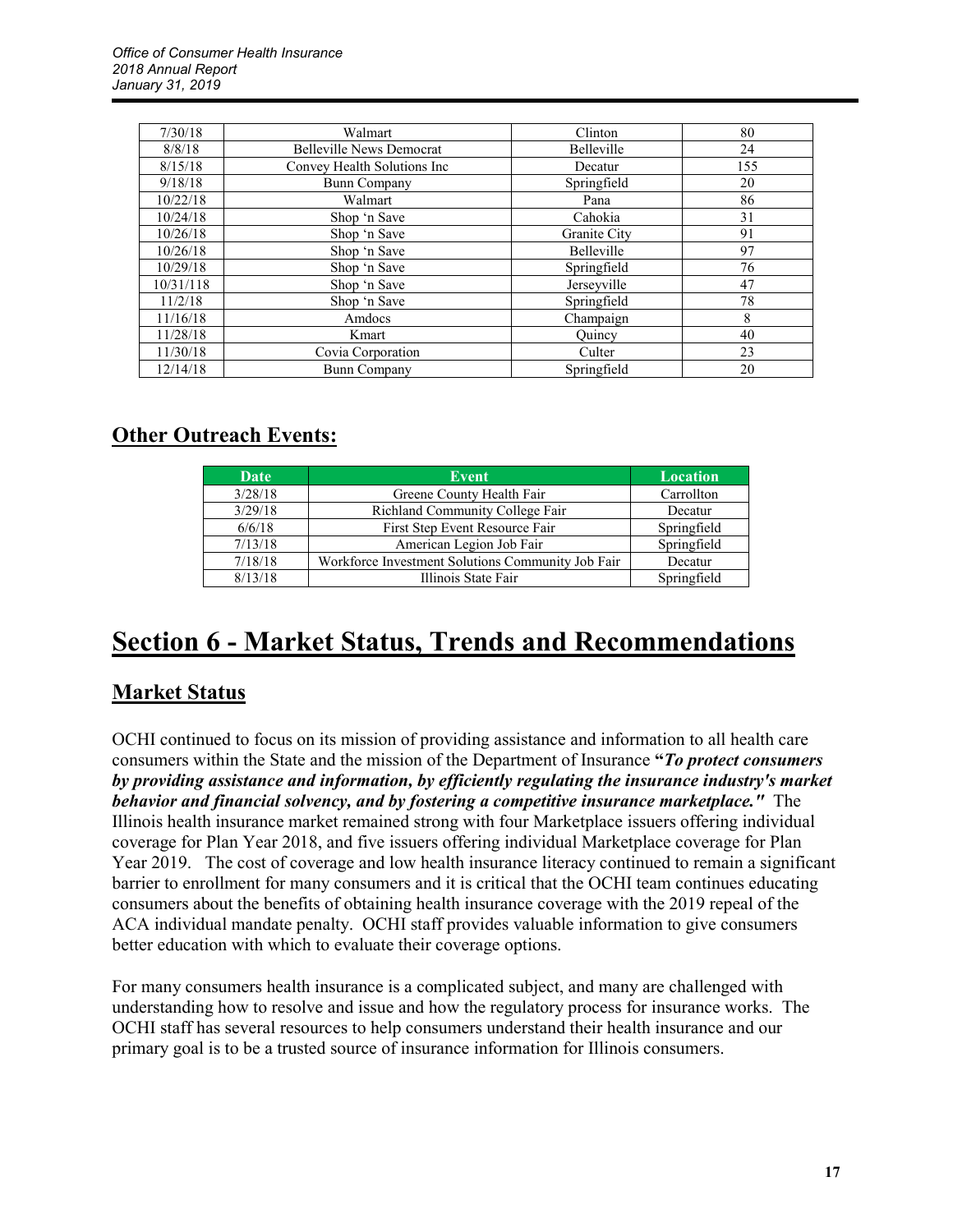OCHI staff is continuously working to improve the consumer assistance they provide based on the changing landscape of the health insurance market. OCHI has the valuable opportunity of providing recommendations for improvement in regulation and consumer assistance based on the frequent interactions with consumers.

### **Trends and Recommendations**

#### 1. Consumer Education for Department of Insurance Jurisdiction

OCHI receives thousands of calls each year that are outside of Department of Insurance jurisdiction. OCHI analysts work with the consumer to educate them on the resources available to them and the appropriate agency with the authority to assist and resolve their issue. The primary source of consumer confusion is the respective roles of HFS/Medicaid, the Marketplace and the Department of Insurance.

#### *Possible Remedy*

The Department of Insurance works closely with the HFS area to communicate issues and works together to try to minimize consumer confusion. An ongoing educational campaign for consumers would increase awareness of OCHI and the role of Medicaid within the State of Illinois. Another option would be to create a statewide combined health plan consumer resource with shared access to Medicaid and commercial insurance information

#### 2. Prescription Drugs; Understanding your Benefits

In 2018, the Department continued to receive complaints from consumers regarding the availability of prescriptions drugs and the cost of those drugs. Consumers did not understand the tiered approach for co-payments, the ability of carriers to exclude specific drugs and overall drug costs created concerns.

#### *Possible Remedy*

The Department and OCHI staff works to explain the importance of reviewing plans carefully prior to purchasing, but this continues to be an escalating issue for Illinois consumers.

#### 3. Opioid Antagonist and HMO Plans

The Illinois Department of Insurance (DOI) is committed to combatting our state's deadly opioid epidemic by ensuring that all consumers are afforded the opportunity to purchase an opioid antagonist through their insurance policy to have with them in the event of an overdose on an opioid product. The opioid antagonist mandate is applicable to an individual or group policy of accident and health insurance. The mandate was not included in the HMO Act (215/5-3) and is not mandated for HMO Policies.